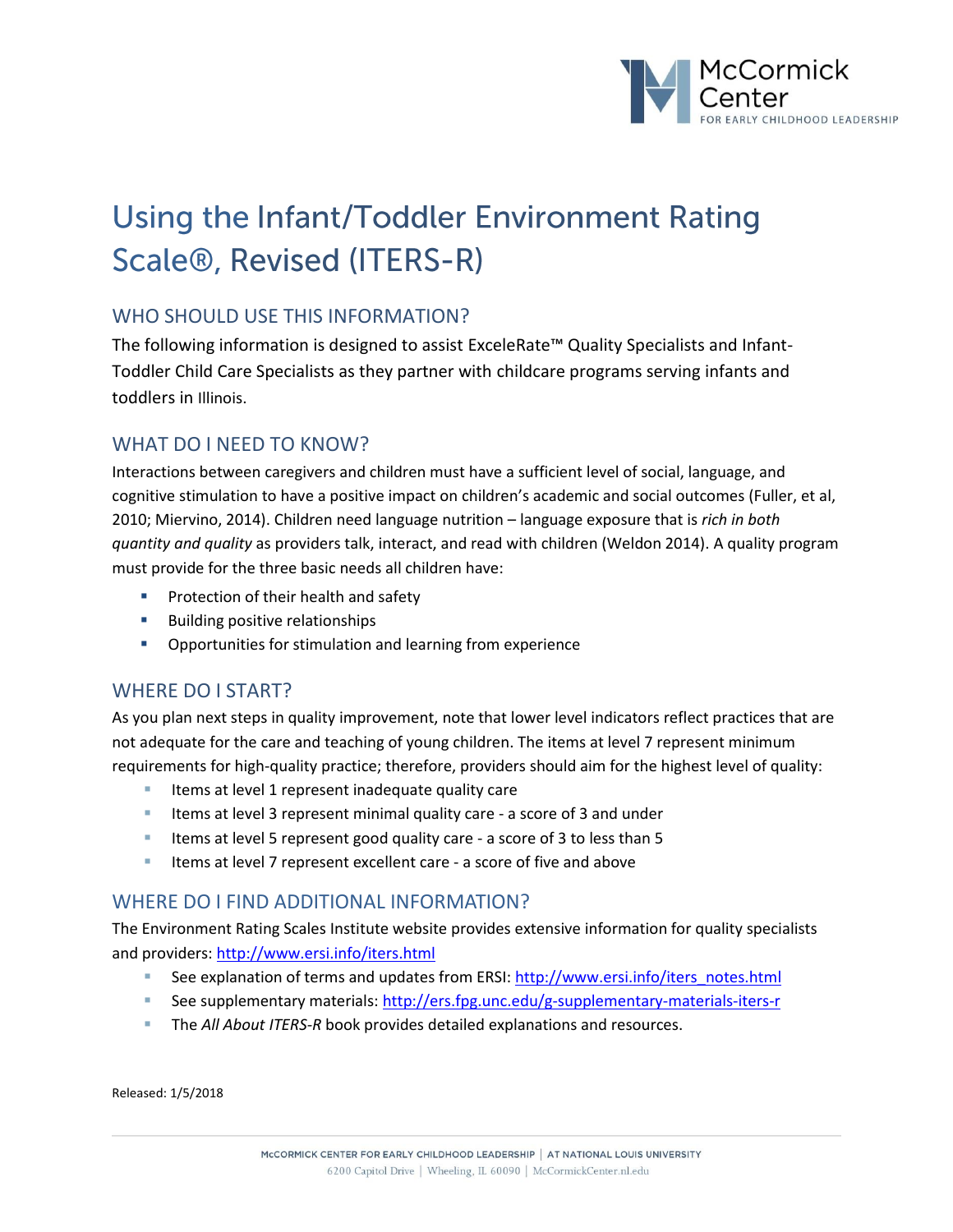# WHAT ARE SOME KEY AREAS FOR GROWTH?

#### **Enrich Infants' cognitive and physical experiences.**

- All non-mobile children should have a variety of toys and materials brought to them. Minimize the amount of time non-mobile children are restricted by being placed in high chairs, bouncers, or playpens. Children should be unrestricted in movement and have full access to materials.
- Staff should be on the floor with non-mobile children to engage them in conversation, read books, and share communication about a variety of toys, materials, and activities.

#### **Facilitate active physical play outdoors at least one hour daily year-round, weather permitting.**

 In Illinois, the term "weather permitting" means temperatures between 25 and 90 degrees, taking into consideration the wind chill. In cold weather and especially between 25 and 30 degrees, children should be monitored to ensure they are well-dressed. In warm temperatures and especially at 90 degrees, adults should monitor children carefully and ensure that they have appropriate sun protection and hydration.

#### **Be aware of outdoor safety guidelines and hazards.**

- For a basic overview of playground guidelines and safety information, please visit the Environment Rating Scales Website*:* [http://www.ersi.info/iters\\_supmaterials.html](http://www.ersi.info/iters_supmaterials.html)
- If a playground has a poured or installed foam or rubber surface, site-specific documentation must be provided to verify that ASTM F1292 requirements are met.

#### **Foster language development actively.**

- **Talk with infants and toddlers throughout the day using language that is meaningful to children.**
- **Engage in purposeful conversation about what is happening and what you and children are** doing together.
- Use specific words for actions and objects as you talk with children.
- **E** Engage in many turn-taking conversations with infants and toddlers, as well as older children, by repeating, expanding on, and adding more words to children's attempts to communicate.
- Ask questions about what children are doing as you narrate their actions. "Are you rolling the ball? Roll the ball to me! Your ball rolled over to me. I will roll the ball back to you."

#### **Bring books to non-mobile infants.**

- Encourage active use of books and make books easily accessible. You may have a wide selection of books; however, infants must be able to reach and access them.
- Bring a variety of books to infants and invite lap reading and talking about books.

ı

#### **Supervise actively during napping.**

- Sleeping infants must be in constant view of the staff and be visually checked regularly.
- Napping toddlers must be within sight and hearing of at least one supervising adult.

Released: 1/5/2018